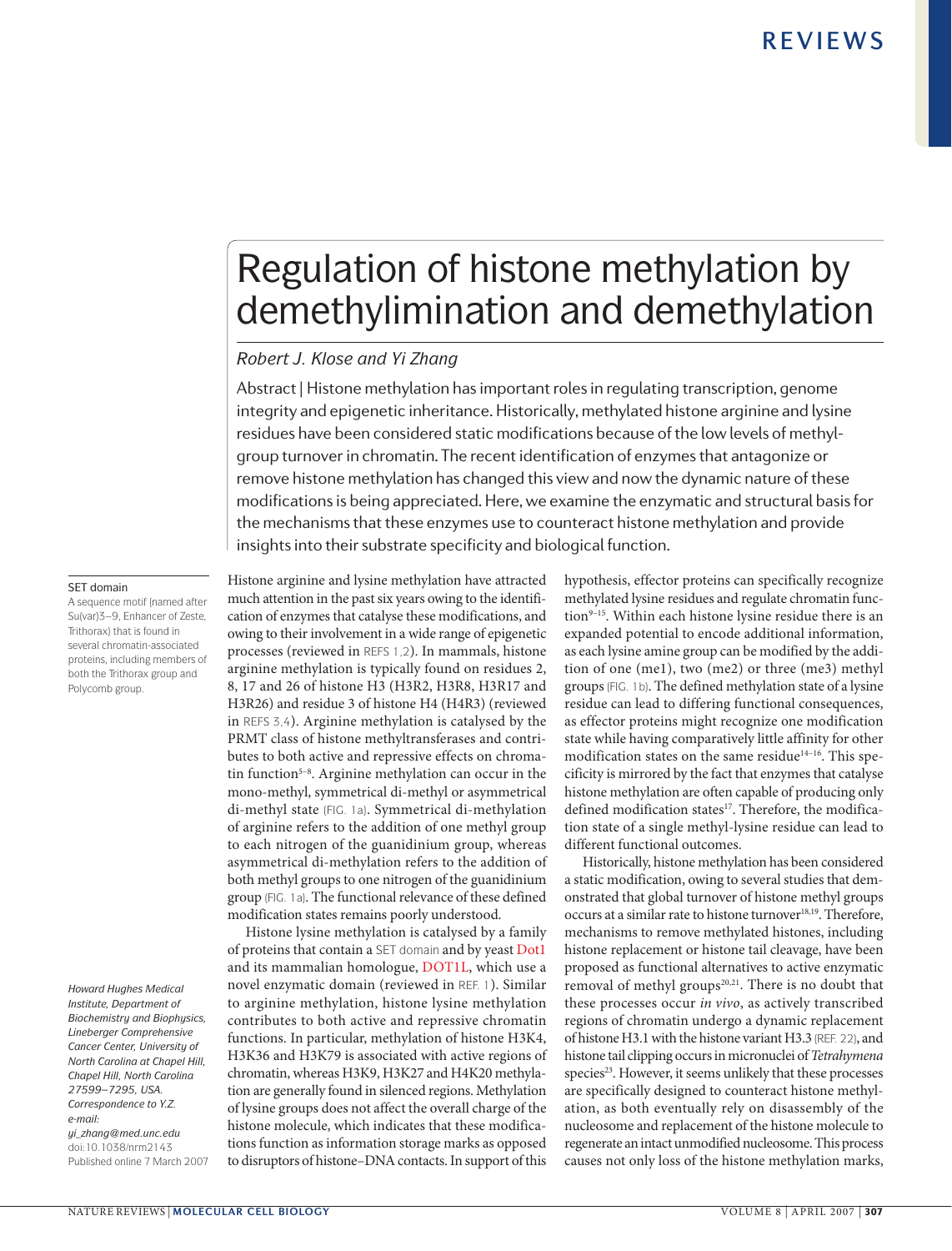

Figure 1 | **Methylation states of arginine and lysine residues in histones. a** | Arginine can be methylated to form mono-methyl, symmetrical di-methyl and asymmetrical di-methylarginine. **b** | Lysine can be methylated to form mono-methyl, di-methyl and tri-methyl lysine. Red lettering highlights the methyl groups. HMT, histone methyltransferase.

but also other important histone modifications found on the same molecule. Despite the lack of evidence for global histone methyl-group turnover, specific instances of active histone methyl-group removal have been observed *in vivo*, supporting the existence of enzymes that actively remove histone methylation *in situ<sup>24,25</sup>*.

Over the past couple of years, a tremendous amount of effort has been put into identifying enzymes that actively antagonize or remove histone methylation without the requirement for histone replacement. These novel enzymes include a deiminase enzyme that antagonizes histone arginine methylation, and amine oxidase (AO) and hydroxylase enzymes that directly remove histone lysine methylation (TABLE 1). Here, we examine the enzymatic and structural basis for the mechanisms that these enzymes use to counteract histone methylation and provide insight into their substrate specificity and biological function.

#### Histone demethylimination by PADI4

Unmodified histone arginine residues can be covalently modified by deiminase enzymes to produce citrulline<sup>26,27</sup> (FIG. 2a, left reaction). This observation led to the hypothesis that methylated histone arginine residues might also be targeted by this class of enzyme to produce citrulline through a demethylimination reaction<sup>28,29</sup> (FIG. 2a, right reaction). Humans and mice encode four peptidylarginine deiminase (PADI) enzymes. Because of its nuclear localization, PADI4 was analysed for potential methylarginine deiminase activity<sup>26</sup>. By incubating recombinant PADI4 with histone substrates it was shown that methylarginine could be readily converted to citrulline, thereby removing the methyl group from

modified arginine residues<sup>28,29</sup>. Because PADI4 converts methylarginine to citrulline, rather than to unmodified arginine, it fails to meet the requirements of a true histone demethylase. Furthermore, *in vitro* kinetic analysis of PADI4 enzymatic activity indicates that the enzyme works much less efficiently on methylated arginine substrates than on the same non-methylated substrate<sup>30</sup>. More in-depth analysis is clearly required to understand the relevance of demethylimination by PADI4. Nevertheless, *in vivo*, PADI4 seems to have a role in antagonizing histone arginine methylation in certain instances<sup>28,29</sup>.

PADI4 carries out demethylimination of methylarginine by a hydrolase reaction that produces equal amounts of citrulline and methylamine28,29 (FIG. 2a). PADI4 is dimeric with individual molecules aligning head to tail, and forming contacts between the N-terminal domain of one PADI4 molecule and the C-terminal domain of the second molecule in a structure that resembles a rubber boot<sup>31</sup> (FIG. 2c). The N-terminal domain of PADI4 (amino acids 1–300) forms the active-site cleft that is responsible for deimination (FIG. 2b). Two  $Ca^{2+}$  ions are closely associated with the active site and cause a conformational change following binding, which stabilizes this region, resulting in a functional enzyme. The substrate specificity of PADI4 is relatively broad as the active enzyme can deiminate multiple arginines on histones H3 (R2, R8, R17 and R26) and H4R3 (REF. 28), as well as target nonhistone substrates<sup>27,32</sup>. When associated with peptides that correspond to the N-terminal tails of histones H3 and H4, PADI4 directs the side chain of the target arginine residue deep into the active-site cleft, and five normally unstructured amino acids of the histone peptide form an ordered β-turn-like conformation<sup>31</sup>. PADI4 does not recognize a defined amino-acid sequence, but instead seems to require an unstructured sequence surrounding the target arginine residue. These structural features explain, in part, the inherent promiscuity of this enzyme with respect to substrate recognition. Of the three arginine methylation states (mono-methyl, symmetrical di-methyl and asymmetrical di-methyl), PADI4 specifically targets deimination of the mono-methyl modification state *in vitro*. To identify the molecular determinants for this specificity, further analysis of enzyme–substrate co-crystal structures is required.

Induction of PADI4 activity in cultured cells results in a global increase in citrullinated histones and reduced levels of arginine methylation, supporting a role for this enzyme in antagonizing histone arginine methylation *in vivo*28,29. The recruitment of histone methyltransferase enzymes PRMT1 and CARM1 to promoter regions of hormone-induced genes leads to rapid increases in histone arginine methylation and transcriptional activation. Following the initial hormone-induced transcriptional activation phase, PADI4 is recruited to the promoter region where its presence correlates with the loss of arginine methylation, acquisition of citrulline and disengagement of RNA polymerase II (Pol II) from the gene28,29. Therefore, methylation of arginine residues followed by demethylimination seems to contribute to the normal cyclic on and off gene-expression programme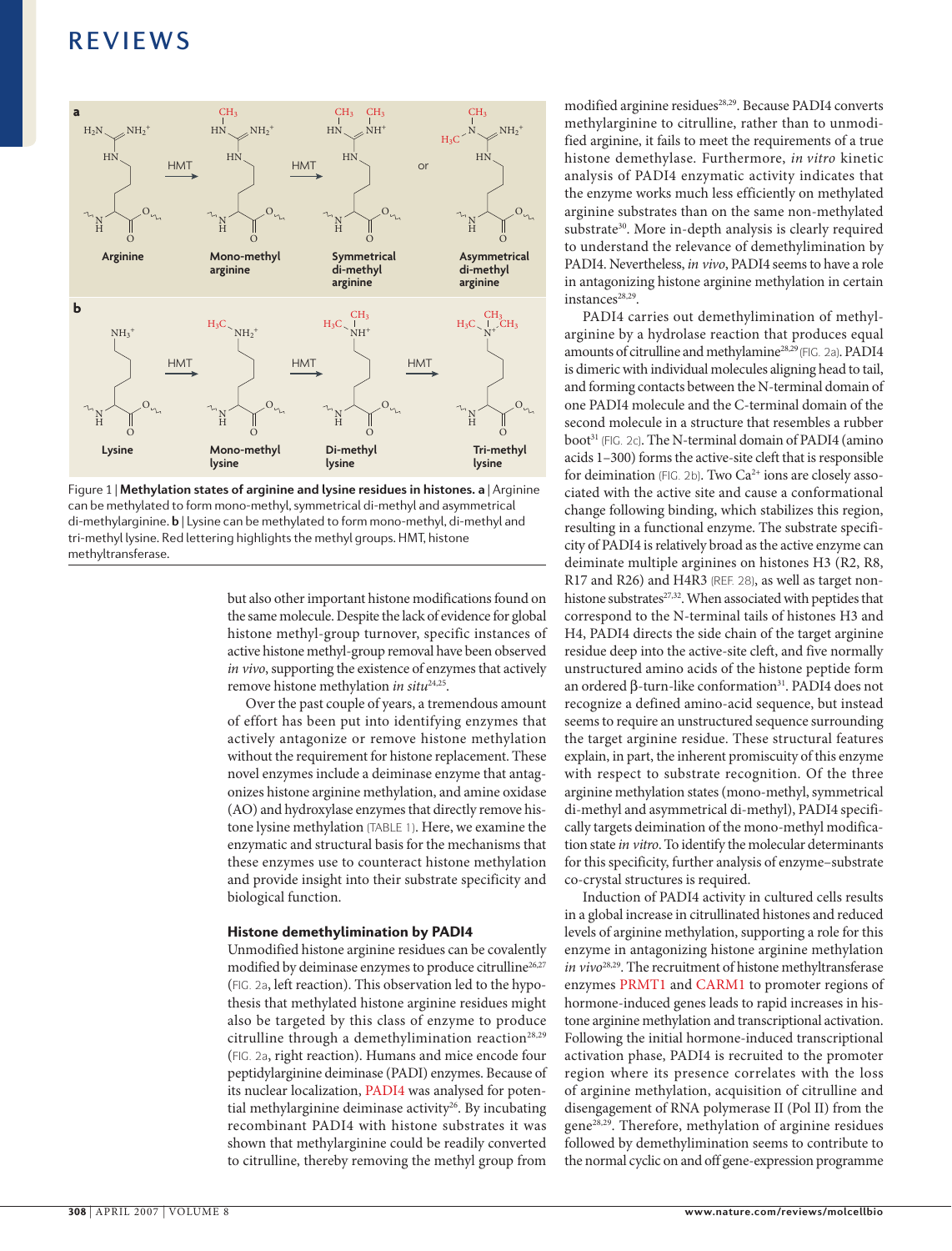| Table 1   Enzymes that antagonize or reverse histone methylation |                                   |                         |            |              |                                        |
|------------------------------------------------------------------|-----------------------------------|-------------------------|------------|--------------|----------------------------------------|
| <b>Enzyme</b><br>family                                          | <b>Enzyme or</b><br>enzyme group* | <b>Budding</b><br>veast | <b>Fly</b> | <b>Human</b> | <b>Substrate specificity</b>           |
| <b>PADI</b>                                                      | PAD <sub>14</sub>                 | Absent                  | Absent     | Present      | H3R2, H3R8, H3R17, H3R26 and H4R3      |
| <b>LSD</b>                                                       | LSD <sub>1</sub>                  | Absent                  | Present    | Present      | H3K4me2 and H3K4me1                    |
|                                                                  | LSD <sub>2</sub>                  | Absent                  | Absent     | Present      | <b>ND</b>                              |
| <b>JMJC</b>                                                      | IHDM1                             | Present                 | Present    | Present      | H3K36me2 and H3K36me1                  |
|                                                                  | IHDM <sub>2</sub>                 | Absent                  | Present    | Present      | H3K9me2 and H3K9me1                    |
|                                                                  | JHDM3/JMJD2                       | Present                 | Present    | Present      | H3K9me3, H3K9me2, K36me3<br>and K36me2 |
|                                                                  | <b>IARID</b>                      | Present                 | Present    | Present      | H3K4me3 and H3K4me2                    |
|                                                                  | PHF8/PHF2                         | Absent                  | Absent     | Present      | <b>ND</b>                              |
|                                                                  | UTX/UTY                           | Absent                  | Present    | Present      | <b>ND</b>                              |
|                                                                  | ImiC only                         | <b>Absent</b>           | Present    | Present      | Asn hydroxylation and ND               |

JHDM, JmjC-domain-containing histone demethylase; JMJC, Jumonji-C; ND, not determined; PADI, peptidylarginine deiminase. \*Taken from REF. 60.

of hormone-induced genes. The broad substrate specificity of PADI4 and promiscuity towards both methylated and non-methylated arginine leaves many questions regarding the specific roles of this enzyme in antagonizing histone arginine methylation, but it is clear that demethylimination contributes to transcription regulation and histone modification.

#### Histone demethylation by LSD1

Over four decades ago, an enzymatic activity was identified in tissue extracts that could demethylate modified lysine by an AO reaction that was proposed to use FAD as a cofactor and produce formaldehyde and unmethylated lysine as reaction products<sup>33</sup>. Later, an enzymatic activity with similar properties was demonstrated to catalyse demethylation of histones<sup>34,35</sup>. However, the identity of this histone demethylase remained elusive. BHC110 (later renamed LSD1) contains an AO domain and was isolated as a stable component of several histone deacetylase (HDAC) protein complexes<sup>36-42</sup>. Based on the presence of LSD1 in chromatin-modifying complexes and its predicted FAD-dependent AO function, Shi and colleagues proposed that LSD1 is the long-sought-after FAD-dependent histone demethylase enzyme. Incubation of recombinant LSD1 with methylated histone substrates resulted in a robust demethylase activity with specificity towards histone H3 methylated on lysine 4 (H3K4)<sup>43</sup>. Enzymatic characterization of the demethylation reaction showed that FAD was required as a cofactor during the removal of a methyl group in a reaction that produced hydrogen peroxide and formaldehyde as products<sup>43</sup> (FIG. 3a). Despite the fact that tri-methylated lysine is a common modification state in histones, the reaction mechanism used by LSD1 requires a protonated nitrogen to initiate demethylation, limiting this enzyme to di-methylated and mono-methylated lysine residues as substrates.

*Co-REST alters LSD1 substrate specificity. In vitro* analysis of recombinant LSD1 revealed that LSD1 alone only demethylates H3K4 in histone substrates that have been stripped of associated DNA<sup>43</sup>. This property was surprising given that nucleosomes are the physiological substrate for LSD1 *in vivo*. Isolation and characterization of LSD1 demethylase complexes from mammalian cells revealed that LSD1 requires Co-REST, a chromatin-associated transcriptional repressor, to demethylate nucleosomal substrates<sup>39,44</sup>. Reconstitution experiments using purified recombinant factors demonstrated that a LSD1–Co-REST association was sufficient to allow nucleosomal demethylation by LSD1 (REFS 39,44). Interestingly, LSD1 is also stimulated by HDAC1-dependent deacetylase activity of the LSD1 complex, revealing a tightly coupled relationship between demethylase and deacetylase activities (BOX 1).

The crystal structure of LSD1 alone<sup>45,46</sup> and in association with Co-REST<sup>47</sup> was recently solved. LSD1 alone forms a structure that contains three domains: the SWIRM domain, the AO domain and the Tower domain (FIG. 3b). The N-terminal SWIRM domain contains a six-helix bundle that packs against the AO domain. The AO domain adopts a two-lobed AO fold that is present in other flavoenzymes. Within the AO domain, one of the lobes functions in substrate recognition and binding, and the other lobe associates with the cofactor FAD. The active site is located within a large cavity between the substrate-binding and FAD-binding domains. A unique feature of the AO domain of LSD1 is an ~105-amino-acid insertion that protrudes from the globular core of the enzyme and forms a third structural domain, the Tower domain. The Tower domain consists of an anti-parallel coiled coil with two extended α-helices that form a lefthanded superhelix. The elegant structure of LSD1 in association with Co-REST shows that the Tower domain facilitates interaction with  $Co-REST^{47}$  (FIG. 3b) by acting as a docking site for the linker region of Co-REST.

Surprisingly, the binding of Co-REST to LSD1 does not cause any significant structural alteration within the catalytic domain to allow nucleosomal demethylation. Instead, Co-REST seems to contribute additional chromatin recognition properties through the function of the SANT domain. Although the SANT domain of

#### SANT domain The SANT domain (named

after 'switching-defective protein 3 (Swi3), adaptor 2 (Ada2), nuclear receptor co-repressor (N-CoR), transcription factor ((TF)IIIB)) is a 50-amino-acid motif that is present in nuclear receptor co-repressors and many chromatin-remodelling complexes.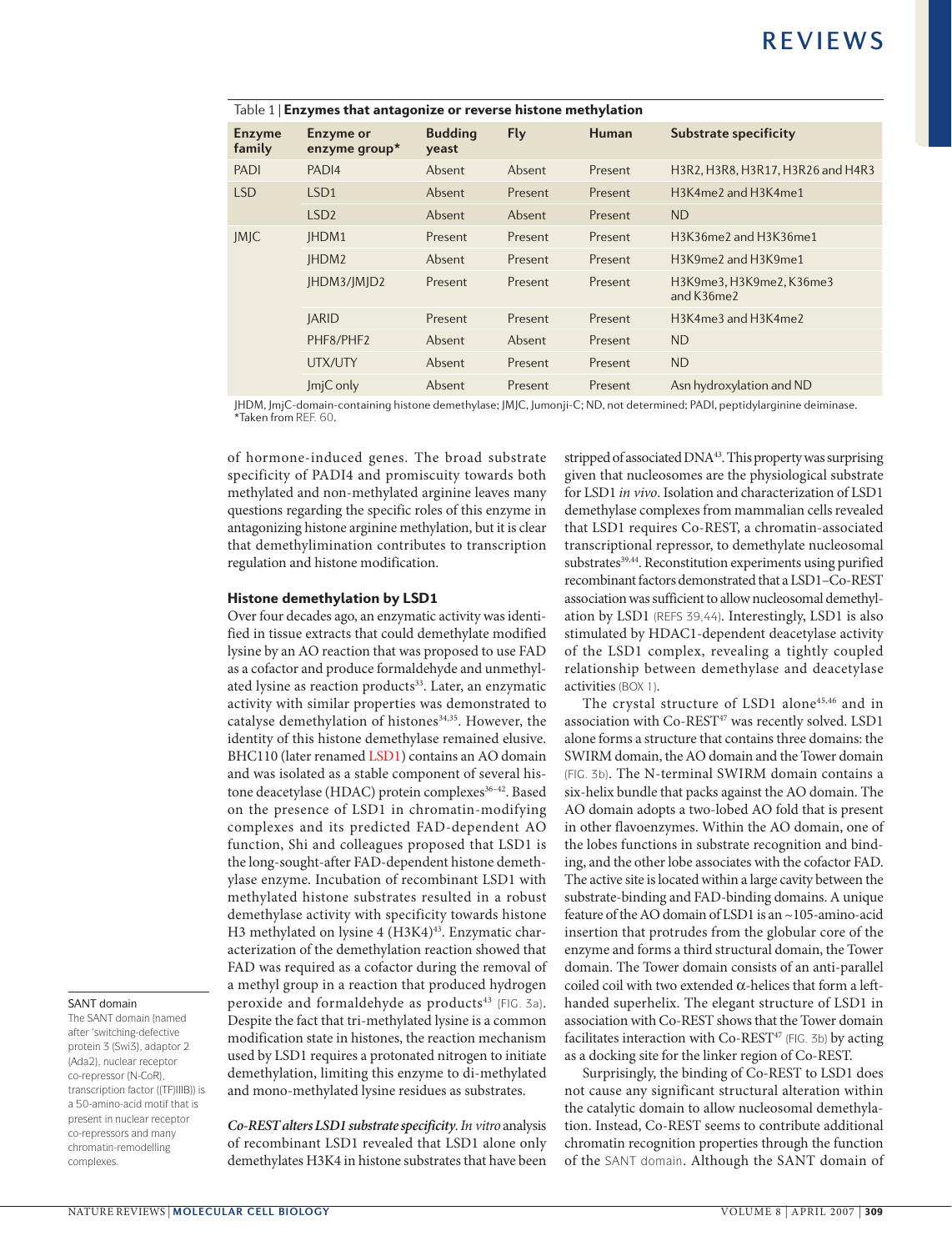

Figure 2 | **PADI4 is a methylarginine deiminase. a** | PADI4 is a Ca<sup>2+</sup>-dependent peptidylarginine deiminase enzyme that can function to antagonize arginine methylation levels by demethylimination. Deimination of argine and demethylimination of mono-methylarginine is detailed, with the location of the methyl group carbon indicated in red and the reaction product citrulline. **b** | A polypeptide backbone cartoon structure of PADI4. The N-terminal immunoglobulin-like domains (green and yellow) are shown below the C-terminal  $\alpha/\beta$  propeller structure (red) that houses the catalytic domain associated with Ca<sup>+</sup> (pink spheres). **c** | A polypeptide backbone cartoon depicting the head-to-tail dimeric structure of PADI4. The N-terminal domain of one PADI4 molecule (yellow) interacts with the C-terminal domain of the second PADI4 molecule (red) to form a stable dimer. Parts **b** and **c** were modified, with permission, from REF. 31 © (2004) Macmillan Publishers Ltd.

other proteins has been reported to associate with histone tails, the Co-REST SANT domain binds without apparent sequence specificity to DNA. Point mutations in the SANT domain that inhibit DNA binding also inhibit nucleosomal demethylation $47$ , suggesting that DNA binding is essential for stimulating LSD1 mediated nucleosomal demethylation. Furthermore, structural modelling suggests that the LSD1–Co-REST complex might recognize a single nucleosome, allowing the methylated H3K4 residue to associate with the LSD1 catalytic site, whereas the SANT domain binds majorgroove DNA within the same nucleosome<sup>47</sup> (FIG. 3c). It remains unclear what specific structural role the association between LSD1 and Co-REST has in allowing the catalytic domain to target nucleosomal H3K4, but DNA binding might allow enhanced access of the LSD1 catalytic domain to the H3 tail.

*Recognition of H3K4me2 and H3K4me1 by LSD1.* Unfortunately, LSD1–H3K4me2 peptide co-crystals revealed no interpretable electron density corresponding to the histone peptide, leaving the substrate recognition properties of LSD1 undefined<sup>47</sup>. Nevertheless, the cavity that contains the active site has an acidic pocket, which probably associates with the basic regions of the histone H3 tail and positions the H3K4 side chain in the vicinity of FAD45–47. Because LSD1 catalysis requires a peptide substrate containing at least 21 amino acids<sup>48</sup>, it is thought that additional substrate recognition is contributed to by a groove formed between the SWIRM and AO domains of LSD1<sup>47</sup>. As mentioned above, LSD1 is catalytically limited to H3K4me2 and H3K4me1 substrates due to the reaction mechanism used to initiate demethylation. Interestingly, the catalytic cavity of LSD1 is large enough to accommodate an H3K4me3 substrate<sup>46</sup>, but competition analysis suggests that H3K4me3 is only a weak competitive inhibitor<sup>48</sup>. This observation indicates that the modification state does in part dictate substrate recognition by LSD1. Specific recognition of H3K4me2 and H3K4me1 *in vivo* could be important for efficient LSD1 function as inappropriate binding of LSD1 to H3K4me3 substrate might lead to a situation in which enzyme is bound to substrate in a catalytically non-productive state.

*LSD1 functions as both an activator and a repressor.* Previously, the Co-REST complex was shown to repress transcription of neuronal genes in non-neuronal cell lineages<sup>49</sup>, suggesting that LSD1 might also contribute to this function. Chromatin immunoprecipitation experiments revealed that LSD1 associates with Co-REST target genes where it demethylates H3K4 and contributes to transcriptional repression<sup>43</sup> (FIG. 3d). In addition to the role of LSD1 in transcriptional repression, an association between LSD1 and the androgen receptor (AR) converts LSD1 to an H3K9 demethylase, allowing it to function as a transcriptional activator<sup>50</sup>. During hormone-induced transcriptional activation, LSD1 is partially required for H3K9 demethylation and AR transactivation<sup>50,51</sup> (FIG. 3e). The structural mechanism by which the AR alters LSD1 specificity remains unknown.

LSD1 homologues have been found in fission yeast (but not budding yeast), worm, fly and mammals. Like their mammalian counterparts, the worm and fly Co-REST and LSD1 homologues physically interact, suggesting that this complex is evolutionarily conserved52–54. The fly LSD1–Co-REST complex might have analogous functions to their mammalian counterparts through physical association with the tramtrack 88 transcription factor, which regulates neuronal gene expression in this organism<sup>54</sup>, but no link to neuronspecific gene expression has been identified for worm homologues. Given that fission yeast is a single-cell organism that lacks the requirement for diversified cell identity, it was unclear what role the two LSD1 homologues, SWIRM1 and SWIRM2, might have in this organism. Recently, SWIRM1 and SWIRM2 protein complexes were isolated from fission yeast, but no *in vitro* histone demethylase activity has been identified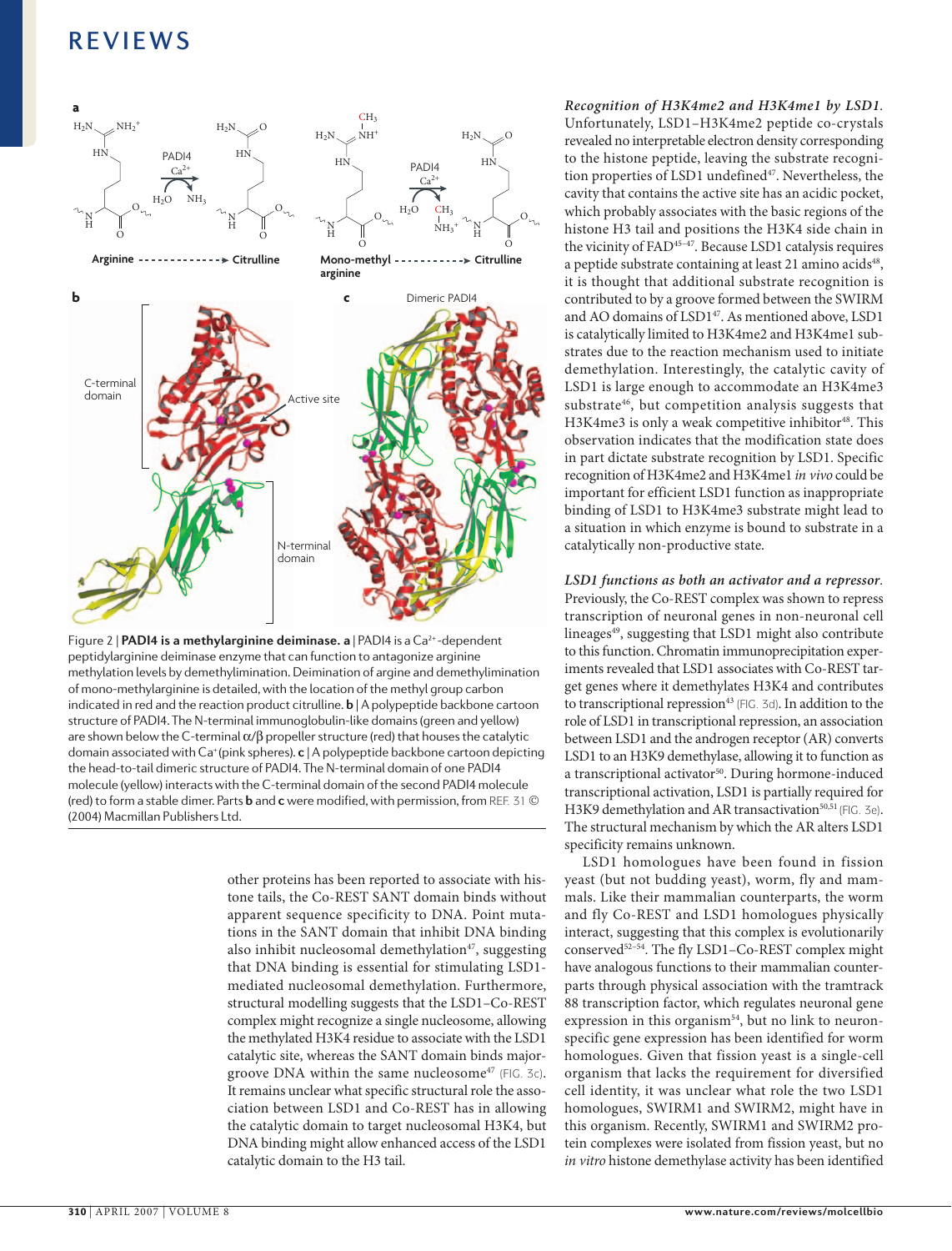for either protein<sup>55</sup>. SWIRM1 and SWIRM2 binding patterns throughout the fission yeast genome are remarkably similar, and both tend to associate with the 5′-end of genes. Gene-expression analysis in SWIRM1 deletion strains revealed reduced target gene expression

and increased levels of antisense transcripts. These observations indicate that LSD1 homologues in fission yeast might contribute to the transcriptional activation of target genes in a manner that is similar to mammalian LSD1 when bound to the AR<sup>50,51</sup>.





**d Repression of neuronal genes by H3K4 demethylation e Activation of AR target genes by H3K9 demethylation**



Figure 3 | **LSD1 is an H3K4 and H3K9 demethylase. a** | The LSD1 reaction mechanism detailing the removal of a monomethyl group. LSD1 is proposed to mediate demethylation of mono- and di-methylated lysine residues through an amine oxidation reaction using FAD as a cofactor. Loss of the methyl group from mono-methyl lysine occurs through an imine intermediate (1), which is hydrolysed to form formaldehyde by a non-enzymatic process (2). **b** | A polypeptide backbone cartoon structure of LSD1 bound to Co-REST and the cofactor FAD. The two-lobed amine oxidase (AO) domain is shown in orange and yellow. The Tower domain is in green and the SWIRM domain in blue. The Co-REST linker region (pink) associates with the LSD1 Tower domain and the SANT domain (red) situated at the top of the Tower domain. **c** | Depiction of the potential association of LSD1–Co-REST with nucleosomal DNA. The bottom half shows a nucleosome with the core histone octamer in the centre and the associated DNA double helix in blue. The LSD1–Co-REST complex modelled onto a nucleosome indicates that the SANT domain of Co-REST (red) could interact with nucleosomal DNA, whereas LSD1 targets the histone H3 tail where it protrudes from the DNA gyres (shown by the arrow). **d** | LSD1 as part of the Co-REST complexes contributes to repression of neuronal genes in non-neuronal cells. LSD1 contributes to repression by removing H3K4 methylation. **e** | When bound to the androgen receptor (AR), LSD1 is converted from a transcriptional repressor to an activator by changing the substrate specificity of LSD1 so that it catalyses the removal of H3K9 methylation. Parts **b** and **c** were modified, with permission, from REF. 47 © (2006) Cell Press.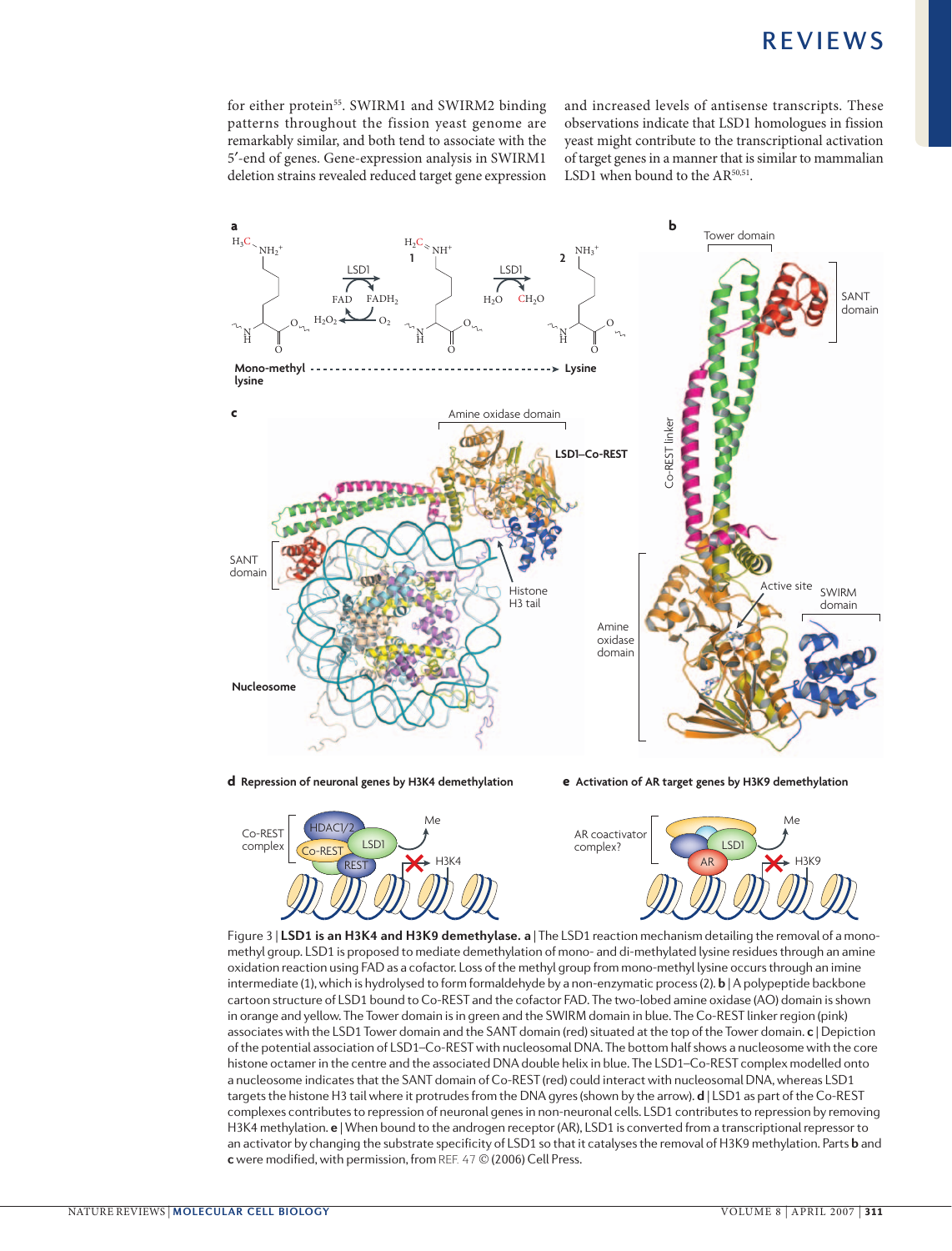#### Box 1 | LSD1-mediated histone demethylation and deacetylation

Within cellular chromatin, methylation on histone tails occurs in *cis* with various other covalent histone modifications<sup>1</sup>. The observation that the histone demethylase LSD1 is a component of several histone deacetylase (HDAC) complexes and that it recognizes an extended portion of the histone H3 tail<sup>129</sup> led to the suggestion that recognition of H3K4 methylation might be regulated by histone acetylation at other sites on the same histone tail. In support of this hypothesis, the LSD1–Co-REST complex works less efficiently on hyperacetylated nucleosomes<sup>38,44</sup>, and LSD1mediated demethylation of H3K4 peptides is completely abolished when it also contains acetyl groups on K9, K14 and K18 (REF. 129). Furthermore, reconstitution experiments using purified factors *in vitro* show that demethylation of nucleosomal substrates is enhanced by the LSD1–Co-REST complex in the presence of HDAC1 (REF. 38). The link between demethylation and deacetylation within LSD1-containing HDAC complexes is even more intertwined as the catalytic activity of LSD1 enhances nucleosomal deacetylation<sup>38</sup>. Therefore, H3K4 demethylation and histone deacetylation by LSD1-containing complexes seems to be tightly coupled with both activities, contributing to the overall repressive functions of these complexes.

#### JmjC proteins are histone demethylases

There are only two LSD1 homologues in the mammalian genome, and the enzymatic mechanism by which these proteins initiate demethylation precludes catalysis of tri-methylated substrates. Given the large number of characterized histone lysine methylation sites and the prevalence of the tri-methyl-modification state, it seemed likely that additional enzymes would be used to catalyse histone lysine demethylation. The identification of the bacterial AlkB protein showed that an iron-dependent and α-ketoglutarate-dependent oxidation reaction mechanism was capable of demethylating DNA, producing formaldehyde as the reaction product<sup>56,57</sup>. Similarities between the AlkB catalytic domain and the JmjC (Jumonji-C) domain in eukaryotes indicated that JmjC-domaincontaining proteins might constitute hydroxylase enzymes that function as demethylases<sup>58,59</sup>. Furthermore, many eukaryotic JmjC-domain-containing proteins have characterized roles in transcriptional regulation and contain other domains associated with chromatin function, making this class of proteins attractive histone demethylase candidates<sup>58,60</sup>.

*Identification of JHDM1.* Based on the reaction mechanism used by AlkB to demethylate damaged DNA, a novel histone demethylase assay was designed to isolate potential histone demethylase activities<sup>59</sup>. Using a biochemical purification approach, a robust demethylase activity with specificity towards histone H3K36 was purified from mammalian cells<sup>59</sup>. JmjCdomain-containing histone demethylase 1A (JHDM1A; also known as Fbx11) was shown to be responsible for the demethylase activity, and domain-mapping studies using recombinant protein demonstrated that the JmjC domain was the catalytic core of the enzyme. The JHDM1 reaction mechanism relies on iron and α-ketoglutarate as cofactors to catalyse direct hydroxylation of the lysine methylamine group, producing succinate and carbon dioxide as reaction products (FIG. 4a). The hydroxymethyl group is spontaneously lost as formaldehyde to liberate one methyl group from modified lysine<sup>59</sup> (FIG. 4a). Interestingly, characterization of JHDM1 substrate specificity revealed that JHDM1A is only capable of removing the H3K36me2- and H3K36me1-modification states. This observation was surprising given that the reaction mechanism used by the JmjC domain, unlike LSD1, does not require a protonated nitrogen and therefore is compatible with removal of all three modification states. Structural studies are required to determine the specific molecular explanation for the inability of JHDM1 to demethylate the tri-methyl-modification state, but it seems plausible that, like the histone methyltransferase enzyme SET7/9, the dimensions of the JHDM1 catalytic site mighty dictate substrate recognition<sup>17</sup>.

*JHDM1 acts as a barrier to H3K36 methylation.* Little is known about the function of JHDM1A in mammals. Recently, the closely related mammalian JHDM1B (also known as Fbx110) protein was isolated as a component of the BCOR transcriptional repressor complex, but its contribution to histone H3K36 demethylation was not analysed<sup>61</sup>. The yeast JHDM1 homologue, Jhd1, is also an H3K36me2 and H3K36me1 demethylase, indicating that this demethylation system is evolutionarily conserved<sup>59</sup>. In eukaryotes, H3K36 methylation is targeted to transcribed regions of genes through an association between H3K36 methyltransferase enzymes and the elongating form of Pol II62–67. H3K36 methylation within the body of active genes recruits transcriptional repressors to suppress the initiation of intragenic transcription<sup>68-70</sup>. So far, nothing is known about how the mammalian JHDM1 enzymes are recruited to defined chromatin regions, but JHDM1 proteins contain several potential chromatintargeting domains. Of particular interest is the PHD domain, which is conserved in both yeast and humans<sup>60</sup>. In several other chromatin-associated proteins the PHD domain functions as a methyl-lysine-binding module<sup>14,15,71,72</sup>, which indicates that H3K36 demethylase activity could be targeted by the recognition of modified chromatin domains. An *in vitro* proteomic screen of yeast PHDdomain-containing proteins has recently demonstrated that the PHD domain of Jhd1 specifically interacts with histone H3K4me3 (REF. 16). Interestingly, H3K4me3 methylation is found at the 5'-ends of active genes<sup>73</sup> and shows a reciprocal pattern compared with H3K36 methylation, which predominates towards the  $3'$ -ends of genes<sup>74,75</sup>. This demarcation indicates a potential regulatory system by which Jhd1 could function to recognize H3K4me3 chromatin and block the repressive effects of H3K36 methylation at the 5'-ends of genes. In support of this hypothesis, genome-wide location analysis in strains that lack Jhd1 has revealed a global increase in the levels of H3K36me2 methylation near start sites of transcription (J. Fang and Y.Z., unpublished observations). Therefore, in yeast, the removal of H3K36 methylation surrounding promoter elements might be dictated by pre-existing H3K4 methylation marks, providing an intriguing interplay between systems that place and remove histone methylation.

*JHDM2 is a H3K9 demethylase.* Exploiting the same *in vitro* demethylase assay as was used to isolate JHDM1, a novel H3K9-specific demethylase was biochemically purified from mammalian cells and named JHDM2A<sup>51</sup>.

#### PHD domain

(Plant homeodomain). A zincbinding domain found in many chromatin-associated proteins. Some PHD-domain-containing proteins have been shown to recognize methylated lysine residues in chromatin.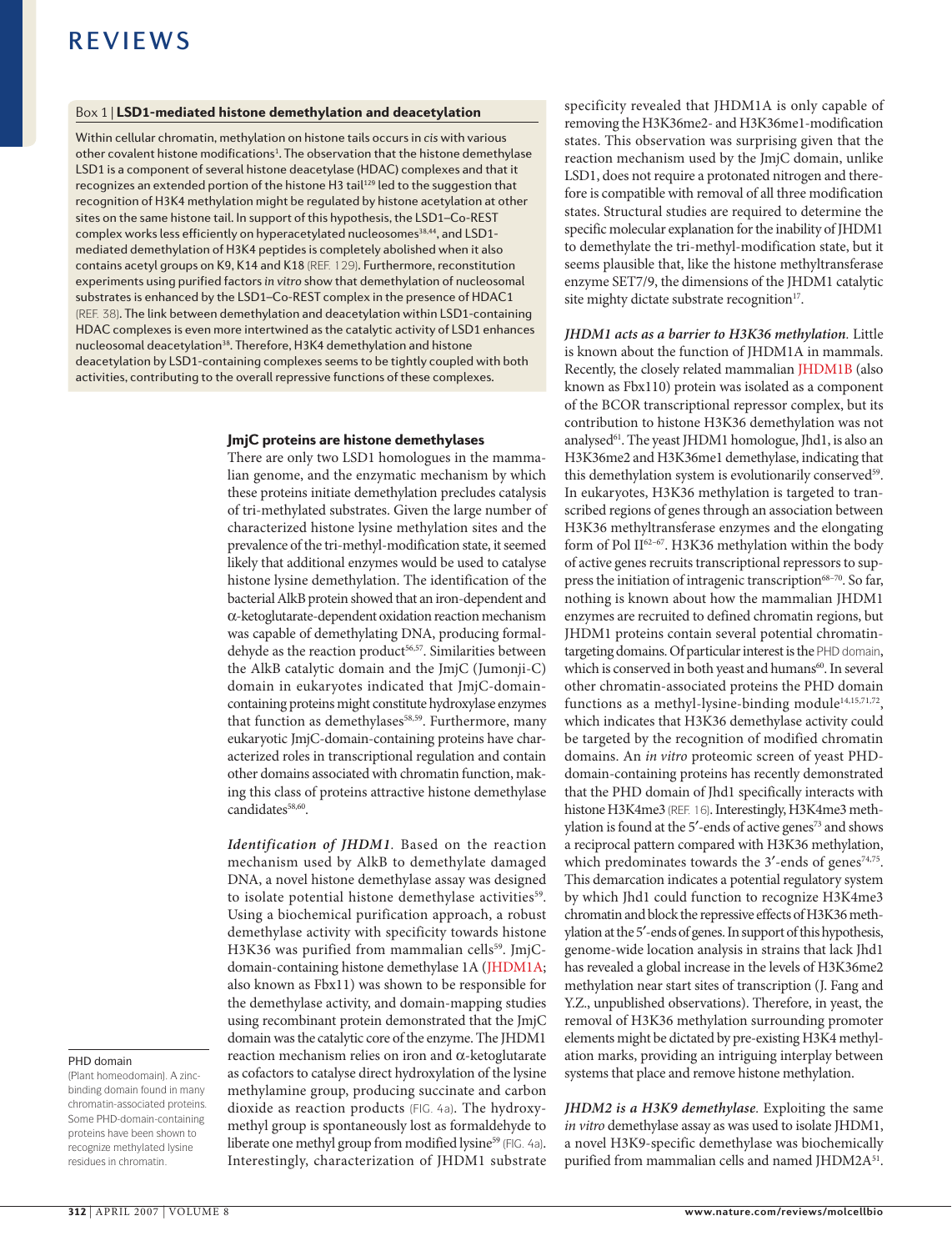

Figure 4 | **JmjC-domain-containing proteins encode histone lysine demethylases. a** | The reaction mechanism shows the removal of a methyl group from a mono-methylated lysine residue catalysed by a JmjC (Jumonji-C)-domaincontaining protein. The JmjC domain uses iron (Fe(II)) and α-ketoglutarate as cofactors in an oxidative demethylation reaction that produces hydroxymethyl-lysine, succinate and CO<sub>2</sub> as reactions products (1). The hydroxymethyl group is then spontaneously lost as formaldehyde (CH<sub>2</sub>O) to liberate a methyl group (2). Red lettering indicates the methyl group carbon. **b** | The N-terminal portion of JHDM3A/JMJD2A was recently crystallized. The full-length JHDM3A/JMJD2A protein (top) and the crystallized fragment (bottom) are shown. The crystallized fragment contains the JmjN domain (green), intervening region (grey), JmjC domain (blue) and the C-terminal region (pink). The colours used to illustrate each region of the crystallized fragment correspond to structural domains in part **c**. **c** | A polypeptide backbone cartoon structure of JHDM3A/JMJD2A bound to Fe(II) (orange ball), α-ketoglutarate (yellow and red sticks) and zinc (red ball). The catalytic site composed of eight β-strands (blue) forms the core of the JmjC domain and houses the α-ketoglutarate and Fe(II) cofactors. The JmjN domain (green) associates with the JmjC domain on the opposite face to the catalytic site. The C-terminal region (pink) and part of the JmjC domain coordinate the zinc ion. Part **c** was modified, with permission, from REF. 92 © (2006) Cell Press.

Like JHDM1A, JHDM2A demethylase activity can be recapitulated using purified recombinant protein and specifically demethylates H3K9me2- and H3K9me1 modified substrates. There are three members of the JHMD2 family in mammals, JHDM2A–C. JHDM2A and JHDM2B have similar enzymatic properties towards H3K9me2 and H3K9me1, but no H3K9 demethylase activity has been observed for JHDM2C (K. Yamane and Y.Z., unpublished observations)

It has previously been demonstrated that human JHDM2C can interact with the thyroid receptor, suggesting that mammalian JHDM2 proteins might contribute to transcriptional regulation by nuclear hormone receptors<sup>76</sup>. To examine this possibility, nuclear receptor proteins were analysed for interaction with JHMD2A *in vitro*, and the AR was shown to specifically bind JHDM2A in a ligand-dependent manner<sup>51</sup>. In cells that are treated with the AR ligand, JHDM2A is recruited to AR target genes where it contributes to transcriptional activation and reduces the levels of promoter-associated H3K9 methylation<sup>51</sup>. Furthermore, small interfering (si)RNA-mediated knockdown of JHDM2A inhibits transactivation of AR target genes concomitant with increased levels of promoter-associated H3K9 methylation. JHDM2 homologues are only found in flies and other higher eukaryotes, indicating that these enzymes might have evolved in multicellular organisms to mediate hormone-dependent transcriptional events<sup>60</sup>.

*JHDM3/JMJD2 proteins are tri-methyl demethylases.* Surprisingly, JHDM1 and JHDM2 fail to catalyse demethylation of their target residues when modified in the tri-methyl state<sup>51,59</sup>. Consistent with the theoretical capacity of JmjC-domain-containing proteins to remove the tri-methyl-modification state, JHDM3A/JMJD2A protein can catalyse demethylation of the tri-methyl H3K9 or H3K36 (REFS 77–80). JHDM3/JMJD2 enzymes preferentially demethylate H3K9me3, H3K9me2, H3K36me3 or H3K36me2, leading to an accumulation of the me1-modification state, but fail to initiate demethylation on me1-modified substrates<sup>77</sup>. In contrast to JHDM1 and JHDM2, the JHDM3/JMJD2 enzymes require both JmjC and JmjN domains to efficiently catalyse demethylation<sup>77,80</sup>, and the C-terminal Tudor domain might function as a chromatin-targeting module as it binds methylated histone H3K4, H3K9 and H3K20 (REFS 12,13; FIG. 4b).

Initially, JHDM3A/JMJD2A was isolated as a transcriptional repressor that binds the *ASCL2* gene and represses transcription<sup>81</sup>. This observation is surprising given that JHDM3A/JMJD2A removes histone modifications that are generally associated with transcriptional repression<sup>1</sup>. The recent observations that both H3K9 and H3K36 methylation are associated with the body of actively transcribed genes in mammals<sup>82,83</sup> suggests that JHDM3/JMJD2 proteins might have roles in removing these modifications during the establishment of the fully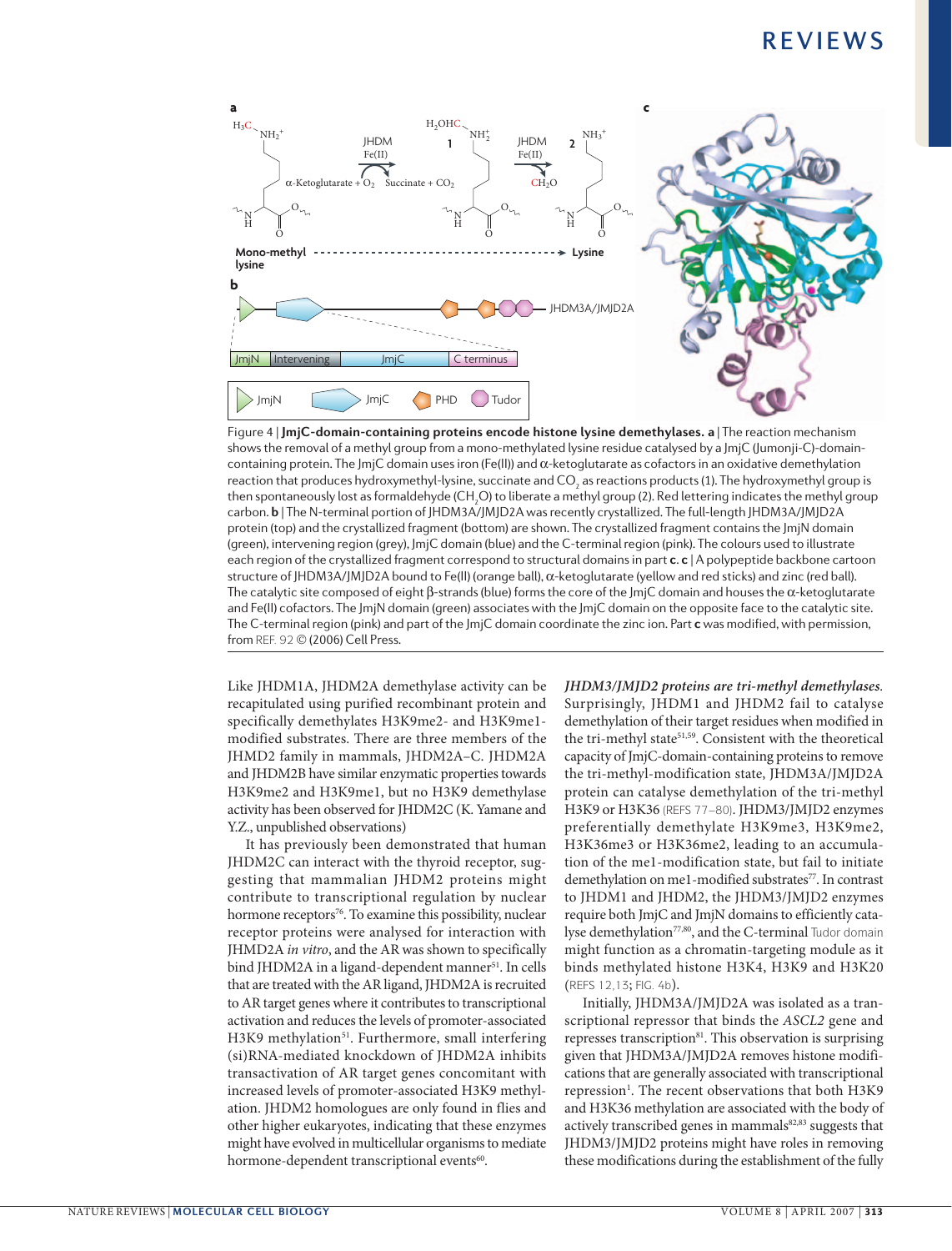

Chromatin in the budding yeast *Saccharomyces cerevisiae* contains histone lysine methylation predominantly on histone H3K4, H3K36 and H3K79. In *S. cerevisiae*, there is no LSD1 homologue, but there are five JmjC-domain-containing proteins: Jhd1, Jhd2, Ecm5, Rph1 and Gis1. Using combined bioinformatics and candidate approaches, we have analysed the function of these potential histone demethylase enzymes. Jhd1 is the yeast orthologue of the mammalian JHDM1 proteins and demethylates H3K36me2 and H3K36me1 (REF. 59) (see figure). Jhd2 is the orthologue of the mammalian JARID1 proteins and catalyses demethylation of H3K4me3 and H3K4me2 (REF. 87). Ecm5 is phylogenetically related to Jhd2, but has a highly divergent JmjC domain that lacks cofactor-binding residues that are required for enzymatic activity. Rph1 and Gis1 are orthologues of the JHDM3/JMJD2 proteins in mammals. Rph1 is an H3K36 demethylase that targets the me3 and me2 modification states<sup>130</sup>, but Gis1 has a substitution in one of the cofactor binding sites that abrogates demethylase activity.

Interestingly, Rph1, similar to its mammalian counterparts, demethylates H3K9 despite the lack of this modification state in budding yeast. This observation suggests that budding yeast might have once encoded an H3K9 methylation system and that Rph1 is a functional vestige of this modification system<sup>130</sup>. Interestingly, both H3K4 and H3K36 are readily reversible in budding yeast, but there is no JmjC-domain-containing protein that demethylates H3K79. This observation suggests either that H3K79 is not enzymatically reversible in budding yeast, or that demethylation of this residue is catalysed by members of a novel protein family. JHDM, JmjC-domain-containing histone demethylase; JmjC, Jumonji-C.

#### Tudor domain

A repeated domain first identified in the *Drosophila melanogaster* Tudor protein, which has subsequently been identified in other proteins as a domain capable of mediating protein–nucleotide and protein–protein interactions. Recently, some Tudor domains have been shown to specifically associate with methylated lysine residues.

#### X-linked mental retardation

A term broadly used in reference to a group of inherited mental retardations with primary genetic defects mapping to the X chromosome.

#### **Trithorax**

Antagonists of Polycomb-group (PcG) proteins that maintain the active state of gene expression, whereas PcG proteins counteract this activation by repressing gene expression.

silenced state following phases of active transcription. The function of JHDM3/JMJD2 proteins seem to be relevant to cancer biology, as the JHDM3C/JMJD2C protein is overexpressed in oesophageal cancer cell lines<sup>84</sup> and RNA interference (RNAi)-mediated knockdown of JHDM3C/JMJD2C reduces proliferation of these cell lines78. In addition, RNAi-mediated knockdown of the *C. elegans* JHDM3/JMJD2 orthologue results in CEP-1/p53-dependent germ-cell apoptosis and causes defects in the progression of meiotic double-stranded DNA break repair<sup>79</sup>. It will be interesting to determine whether the functional effects of JHDM3/JMJD2 proteins in cancer-cell proliferation and genome integrity rely on JHDM3/JMJD2 demethylase activity.

*JARID1 proteins remove tri-methyl H3K4.* The primary amino-acid sequence within the JmjC domain of the JARID1 family is highly similar to that of JHDM3/JMJD2 proteins<sup>60</sup>, yet JARID1 proteins specifically demethylate H3K4 (REFS 85–87; K. Yamane and Y.Z., unpublished observations). Like the JHDM3/JMJD2 demethylases, JARID1 enzymes target the me3- and me2-modification states *in vitro*, but fail to initiate demethylation on the me1-modification state. In mammals, there are four JARID1 family members: JARID1A (also known as RBP2), JARID1B (also known as PLU-1), JARID1C (also known as SMCX) and JARID1D (also known as SMCY). JARID1-family members generally function as transcriptional regulators, and a reduction of JARID1 protein levels leads to reactivation of target genes and increased levels of H3K4me3 (REF. 85). JARID1A knockout mice are viable but show mild defects in the haematopoietic systems<sup>85</sup>. JARID1B is overexpressed in breast cancer cell lines in which it represses tumour suppressor genes through its H3K4 demethylase activity<sup>88</sup> (K. Yamane and Y.Z., unpublished observations).

Little is known about the function of JARID1C or JARID1D, with the exception that mutations in JARID1C cause X-linked mental retardation<sup>89</sup>. The function of the JARID1 family is evolutionarily conserved as both the fly homologue and the budding yeast homologue are H3K4me3 demethylases<sup>87</sup>. Interestingly, the fly JARID1 protein, Lid, is a Trithorax group protein, indicating that demethylase activity might contribute to epigenetic regulation of gene expression in this organism<sup>86,90</sup>. The budding yeast JARID1 homologue, Jhd2, functions to antagonize Set1-mediated H3K4 methylation and is required for normal telomeric chromatin function, indicating that this demethylation system is evolutionarily conserved<sup>87</sup> (BOX 2).

#### Structure of the JmjC domain

The primary amino-acid sequence of the JmjC domain is similar to other α-ketoglutarate-dependent oxygenases<sup>91</sup>. Recently, the N-terminal region of JHDM3A/ JMJD2A in association with iron and α-ketoglutarate was crystallized, and the core JmjC domain was shown to form a double-stranded β-helix core fold (also known as a jelly-roll fold or double Greek key motif)<sup>92</sup> (FIG. 4). Eight β-strands within the JmjC domain form a two-sided β-helix core fold (DSBH) that is typical of this class of metalloenzymes. The core structure of the JmjC domain provides a rigid scaffold that coordinates an iron  $(Fe^{2+})$  molecule through a typical arrangement of histidine and glutamic acid residues (HxE/Dx\_H) with additional stabilizing interactions provided by the associated α-ketoglutarate cofactor. In addition to the core structure of the JmjC domain, the JmjN domain and C-terminal region contribute to the overall structure of JHDM3A/JMJD2A. The JmjN domain, which is only present in a subset of JmjC-domain-containing proteins<sup>60</sup>, is formed by three helices positioned between two β-strands. The JmjN domain associates with the JmjC domain at a position opposite to the catalytic site with its two β-stands integrating into the core of the JmjC domain. Deletion of the JmjN domain renders JHDM3A/JHDM2A inactive<sup>77,80,92</sup>, but the structure provides little direct evidence to support a role for the JmjN domain in catalysis given its distance from the active site. The C-terminal portion of the JHMD3A/JMJD2A structure is a mixture of coils and  $\alpha$ -helices. Interestingly, this region associates with the JmjC domain and forms a novel zinc-finger motif. This structural motif is achieved by the coordination of zinc by two cysteine residues of the JmjC domain and a cysteine and histidine residue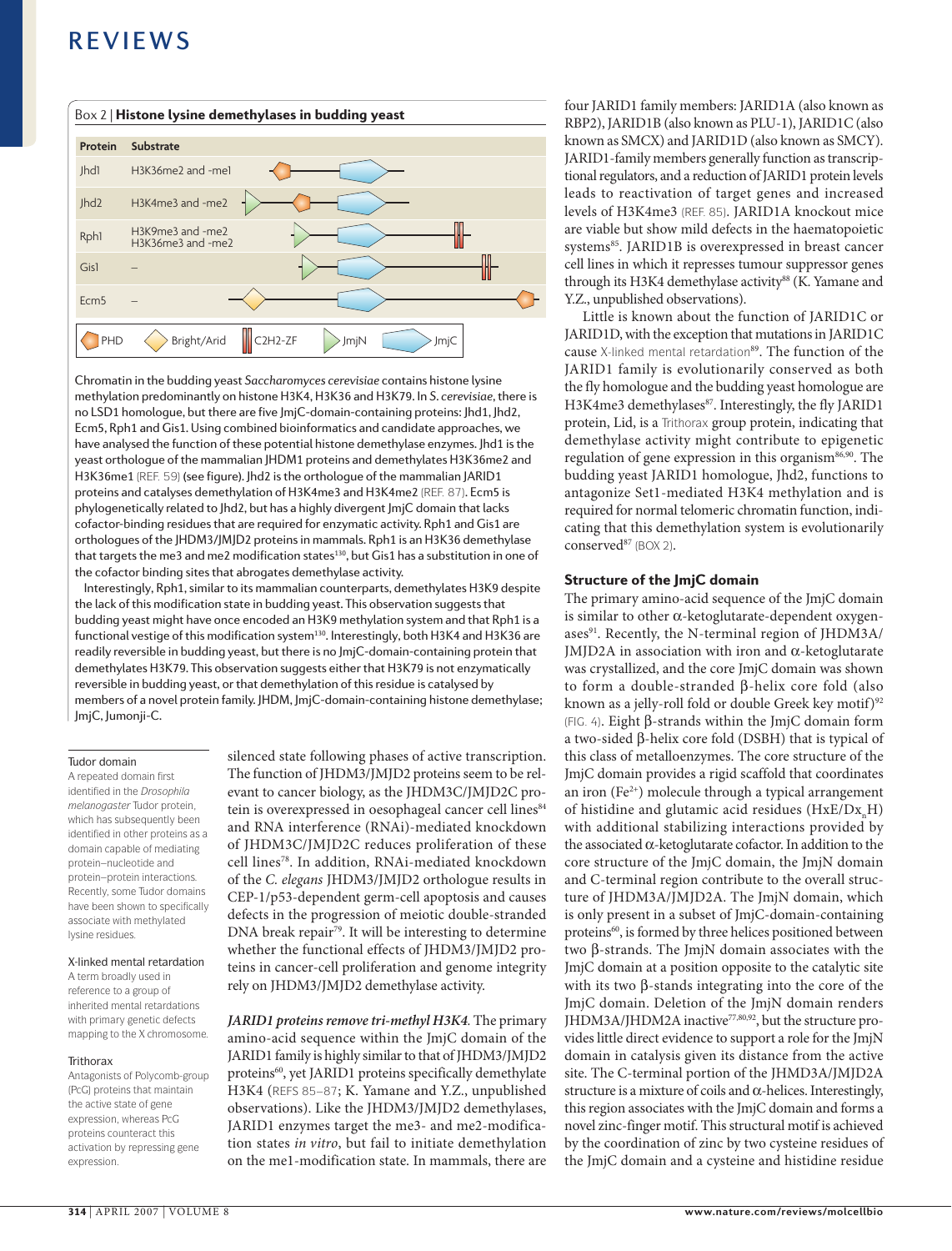of the C-terminal region. Attempts to disrupt the zincfinger motif through substitution mutations caused the JHDM3A/JMJD2A protein to become unstable in solution, suggesting that this feature is required for the structural integrity of the protein.

The lack of a JHDM3A/JMJD2A enzyme–substrate co-crystal structure has made the features required for substrate recognition difficult to interpret. From the existing JHDM3A/JMJD2A structure it is clear that the catalytic core is situated far from the surface of the enzyme and surrounded by a pocket created from protein elements external to the core DSBH<sup>92</sup> (FIG. 4c). It seems probable that the structure of the methylated histone tail, or an actual conformational change in the enzyme, must allow the methylamine group access to the active site<sup>92</sup>. Interestingly, JHDM1A and JHDM3A/ JMJD2A both recognize H3K36 methylation, yet there seems to be no primary or secondary structure similarities outside the DSBH. Furthermore, there are few primary amino-acid similarities between JHDM2 and the JHDM3A/JMJD2A demethylases that would provide clues as to the molecular determinants that allow H3K9 demethylation<sup>77</sup>. To further complicate this matter, the JmjC domain of JHMD3/JMJD2 enzymes is most similar at the primary amino-acid level to the JARID1 family of enzymes, which demethylate histone H3K4. Clearly, this suggests that JmjC-domain-containing proteins use unique primary sequences to specify which modification site within histone H3 is recognized. Interestingly, the sequence surrounding histone H3K27 is identical to H3K9 (ARKS), but neither of the H3K9 demethylases can demethylate modified H3K27 (REFS 51,77–80). This further indicates that the sequence immediately surrounding the methyl-lysine residue is not sufficient for enzyme recognition, and suggests a requirement for extended substrate sequence recognition. The characterization of enzyme–substrate co-crystals will be crucial to advancing our understanding of how JmjC-domain-containing proteins recognize methylated residues.

#### Removal of other methylation marks?

Histone demethylase enzymes of the LSD1 and JmjC class have been shown to remove H3K4, H3K9 and H3K36 methylation. In mammals, H3K27, H3K79 and H4K20 are three other well-characterized methylation sites for which no demethylase enzymes have been identified. Given that the JmjC-domain-containing family of demethylases contains members with potentially uncharacterized enzymatic activity, this family might contain novel demethylases for these sites<sup>60</sup>.

*H3K27*. Although H3K27 methylation is usually associated with stable Polycomb group (PcG)-mediated transcriptional repression<sup>93-96</sup>, the H3K27 methylation levels at specific genes have been shown to rapidly decrease during differentiation of mouse stem cells into neuronal lineages<sup>97</sup>. Recently, the human UTX protein was purified as a component of a H3K4 methyltransferase complex<sup>85,98</sup>. Given the opposing roles of H3K4 and H3K27 in gene regulation<sup>99-101</sup>, it is tempting to speculate that UTX, or the related UTY and JMJD3 proteins, might constitute functional H3K27 demethylases. Interestingly, mouse JMJD3 is upregulated during embryonic stem-cell differentiation when H3K27 marks seem to be dynamically regulated<sup>97</sup>. Therefore, the UTX/UTY family of proteins are strong candidates for potential H3K27 demethylases.

*H3K79*. H3K79 methylation might be a histone modification that is not actively reversed. In budding yeast, histone lysine methylation occurs exclusively on histone H3K4, H3K36 and H3K79 (REF. 1). This organism has five JmjC-domain-containing proteins and no LSD1 homologues<sup>60</sup> (BOX2). Three of the JmjC-domain-containing enzymes in yeast are active demethylases that target H3K4 and K36 methylation<sup>59</sup>, and the remaining two are inactive due to mutations in the JmjC domain<sup>60</sup> (BOX2). Based on our current enzymatic understanding of histone demethylation, it seems that none of the identified enzyme families can enzymatically remove H3K79 methylation. This is further supported by the observation that H3K4 and H3K36 methylation are dynamically regulated in yeast, whereas changes in H3K79 methylation seem to occur at rates comparable to the dilution effect of unmodified histones during cell division<sup>102-104</sup>. Furthermore, H3K79 is found on ~90% of yeast histone H3 molecules and only seems to be excluded from heterochromatic regions<sup>105,106</sup>, supporting the possibility that an enzymatic mechanism to reverse this modification is absent. Therefore, it seems plausible that H3K79 methylation is a more static mark, which demarcates regions of chromatin that are conducive to active transcription and inhibitory to heterochromatin formation.

*H4K20*. H4K20 methylation is generally considered a repressive chromatin mark. Defined H4K20 methylation states demarcate different genomic regions, with H4K40me3 found in constitutive heterochromatin<sup>107,108</sup> and H4K20me2 or H4K20me1 occurring in a nonoverlapping fashion throughout euchromatic regions<sup>109</sup>. Given that H4K20me3 is associated with regions of permanently silenced heterochromatin, it remains possible that this modification state is irreversible. Interestingly, in mammals H4K20me1 is found associated with the body of actively transcribed genes where it has been proposed that this modification might contribute to the silencing of intragenic transcription<sup>82,83</sup>. The global levels of H4K20me1 are dynamically regulated during the cell cycle, but whether this mark is actively removed from the body of genes following transcriptional silencing has not been examined. It will be interesting to determine whether H4K20me1 is actively removed as a consequence of transcriptional silencing and whether any of the currently uncharacterized JmjC-domain-containing proteins contribute to this process.

*Novel demethylase enzymes?* In addition to the JmjCdomain-containing enzymes, an extensive family of oxygenase-domain-containing proteins are encoded within eukaryotic genomes<sup>91,110,111</sup>. Unlike the JmjCdomain-containing family, which contains conserved chromatin-associated domains, other oxygenases

#### Polycomb group

(PcG). A class of proteins, originally described in *Drosophila melanogaster*, that maintain the stable and heritable repression of several genes, including the homeotic genes.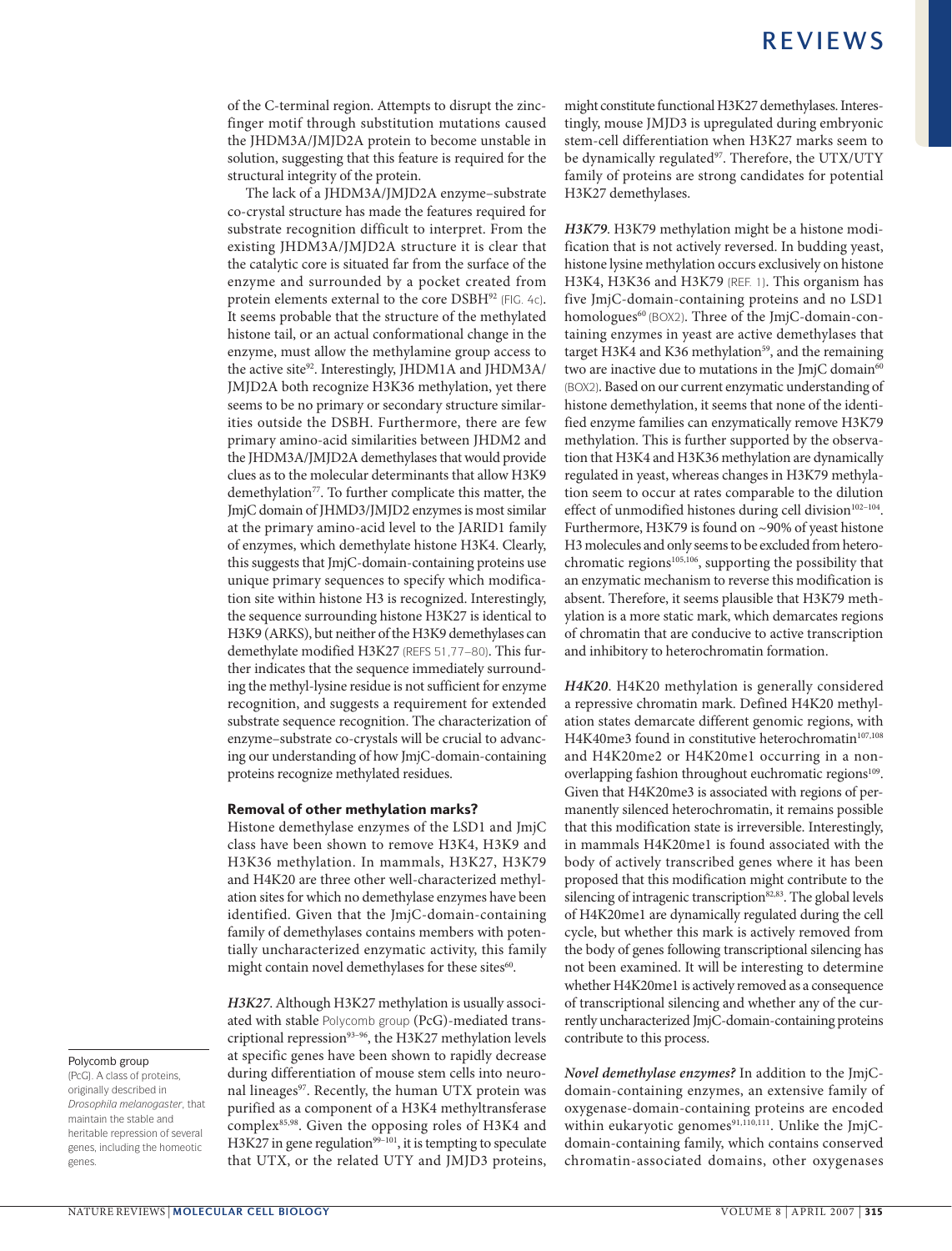#### *S*-adenosylmethionine

(SAM). A biological compound that is involved in methyl-group transfer in living cells.

seem to lack this feature, making it difficult to exploit bioinformatic approaches to predict which oxygenase sub-families might encode enzymes with activity towards chromatin substrates. Nevertheless, these enzymes might encode additional hydroxylase enzymes that function to demethylate histones. Prior to the identification of the LSD1 and JmjC-domain-containing histone demethylases, Chinenov noted similarities between Elp3, a histone acetyltransferase component of the Pol II elongator complex, and enzymes that use *S*-adenosylmethionine (SAM) in radical reactions<sup>112</sup>. Chinenov proposed that Elp3 might mediate histone demethylation by catalysing scission of SAM to produce a radical species that could drive subsequent reaction steps, leading to the demethylation of arginine or lysine residues<sup>112</sup>. Although no direct evidence has emerged to demonstrate that Elp3 carries out this function, it was recently shown that Elp3 contains a Fe4S4 cluster, binds SAM and can cleave SAM *in vitro*<sup>113</sup>. These observations suggest that Elp3 and other SAM radical enzymes might regulate chromatin function by demethylating histones<sup>114</sup>.

#### Concluding remarks

The identification of a histone deiminase and several histone demethylases has clearly demonstrated that histone methylation is a reversible modification, similar to histone acetylation and phosphorylation<sup>28,29,43,59</sup>. Nevertheless, in contrast to acetylation and phosphorylation, histone methylation is a relatively stable epigenetic mark and enzymes that antagonize these modifications are presumably tightly regulated and targeted to defined loci *in vivo*. The involvement of histone lysine demethylases in transcriptional regulation and cancer-cell proliferation indicate that these factors might have important roles in maintaining cellular homeostasis and that their misregulation could contribute to cancer. Furthermore, the involvement of JmjC-domain-containing proteins in human mental retardation<sup>89,115</sup> indicates that the function of histone demethylases could have an important role in normal neuronal function, perhaps through the regulation of gene expression. An in-depth functional analysis of these interesting enzymes is clearly required to fully appreciate their biological significance.

Understanding how the activity of histone demethylase enzymes is regulated remains an important challenge for future exploration. Overexpression of demethylase enzymes results in global histone demethylation, suggesting that enzymatic activity needs to be tightly controlled to ensure regulation of histone methylation at relevant loci. We think that demethylase activity could be controlled by protein–protein interactions, cofactor availability and post-translational modifications. First, physical association of LSD1 with Co-REST profoundly affects substrate specificity. It will be important to isolate and characterize JmjC-domain-containing protein complexes to examine whether additional factors also regulate the enzymatic properties of this class of enzyme. Second, cofactor availability could be an important means by which histone demethylation is regulated<sup>116</sup>. This mechanism is exemplified by the Sir2 histone deacetylase, which relies heavily on the availability of its cofactor NAD<sup>+</sup> to regulate histone acetylation<sup>117-119</sup>. Because LSD1 and JmjC-domain-containing proteins require cofactors that are also regulated by cellular redox conditions and metabolism, it seems probable that multiple cellular signalling pathways can regulate the potential for histone demethylation. Finally, direct post-translational modification of these enzymes by methylation, acetylation and phosphorylation could also contribute to the regulation of catalysis. Biochemical characterization of the post-translational modifications found on histone demethylase enzymes will be an important aspect of understanding how histone demethylation is regulated.

The identification of histone demethylase enzymes has opened a new frontier in the study of dynamic epigenetic regulation. Recently, it has become clear that histone methylation contributes to maintaining the undifferentiated state of the embryonic stem cells and to the epigenetic landscape during early development<sup>97,120-124</sup>. Understanding how histone demethylation contributes to these processes will be important in advancing our understanding of the basic mechanisms that underpin cell fate and differentiation. The involvement of histone demethylase enzymes in disease and cancer also provides a unique opportunity for pharmacological intervention by designing small-molecule inhibitors that exploit the structure and enzymatic reaction mechanisms of these newly discovered enzymes to counteract their function. Indeed, small-molecule inhibitors have already been identified that inhibit the PADI4 and LSD1 (REFS 125–128). The next few years will certainly be an exciting time to explore how dynamic histone methylation contributes to normal biological functions and disease.

#### Note added in proof

While this article was in press, a flurry of papers (REFS 85–87, 131–135) appeared online, which demonstrated the H3K4me3 and H3K4me2 demethylase activity of JARID1 family members, including *S. cerevisiae* and *D. melanogaster* homologues.

- 1. Martin, C. & Zhang, Y. The diverse functions of histone lysine methylation. *Nature Rev. Mol. Cell Biol.* **6**, 838–849 (2005).
- 2. Lachner, M. & Jenuwein, T. The many faces of histone lysine methylation. *Curr. Opin. Cell Biol.* **14**, 286–298 (2002).
- Zhang, Y. & Reinberg, D. Transcription regulation by histone methylation: interplay between different covalent modifications of the core histone tails. *Genes Dev.* **15**, 2343–2360 (2001).
- 4. Wysocka, J., Allis, C. D. & Coonrod, S. Histone arginine methylation and its dynamic regulation. *Front. Biosci.* **11**, 344–355 (2006).
- 5. Wang, H. *et al.* Methylation of histone H4 at arginine 3 facilitating transcriptional activation by nuclear hormone receptor. *Science* **293**, 853–857 (2001).
- 6. Strahl, B. D. *et al.* Methylation of histone H4 at arginine 3 occurs *in vivo* and is mediated by the nuclear receptor coactivator PRMT1. *Curr. Biol.* **11**, 996–1000 (2001).
- 7. Chen, D. *et al.* Regulation of transcription by a protein methyltransferase. *Science* **284**, 2174–2177 (1999).
- 8. Yu, M. C., Lamming, D. W., Eskin, J. A., Sinclair, D. A. & Silver, P. A. The role of protein arginine methylation

in the formation of silent chromatin. *Genes Dev***. 20**, 3249–3254 (2006).

- 9. Taverna, S. D. *et al.* Yng1 PHD finger binding to H3 trimethylated at K4 promotes NuA3 HAT activity at K14 of H3 and transcription at a subset of targeted ORFs. *Mol. Cell* **24**, 785–796 (2006).
- 10. Bannister, A. J. *et al.* Selective recognition of methylated lysine 9 on histone H3 by the HP1 chromo domain. *Nature* **410**, 120–124 (2001).
- Lachner, M., O'Carroll, D., Rea, S., Mechtler, K. & Jenuwein, T. Methylation of histone H3 lysine 9 creates a binding site for HP1 proteins. *Nature* **410**, 116–120 (2001).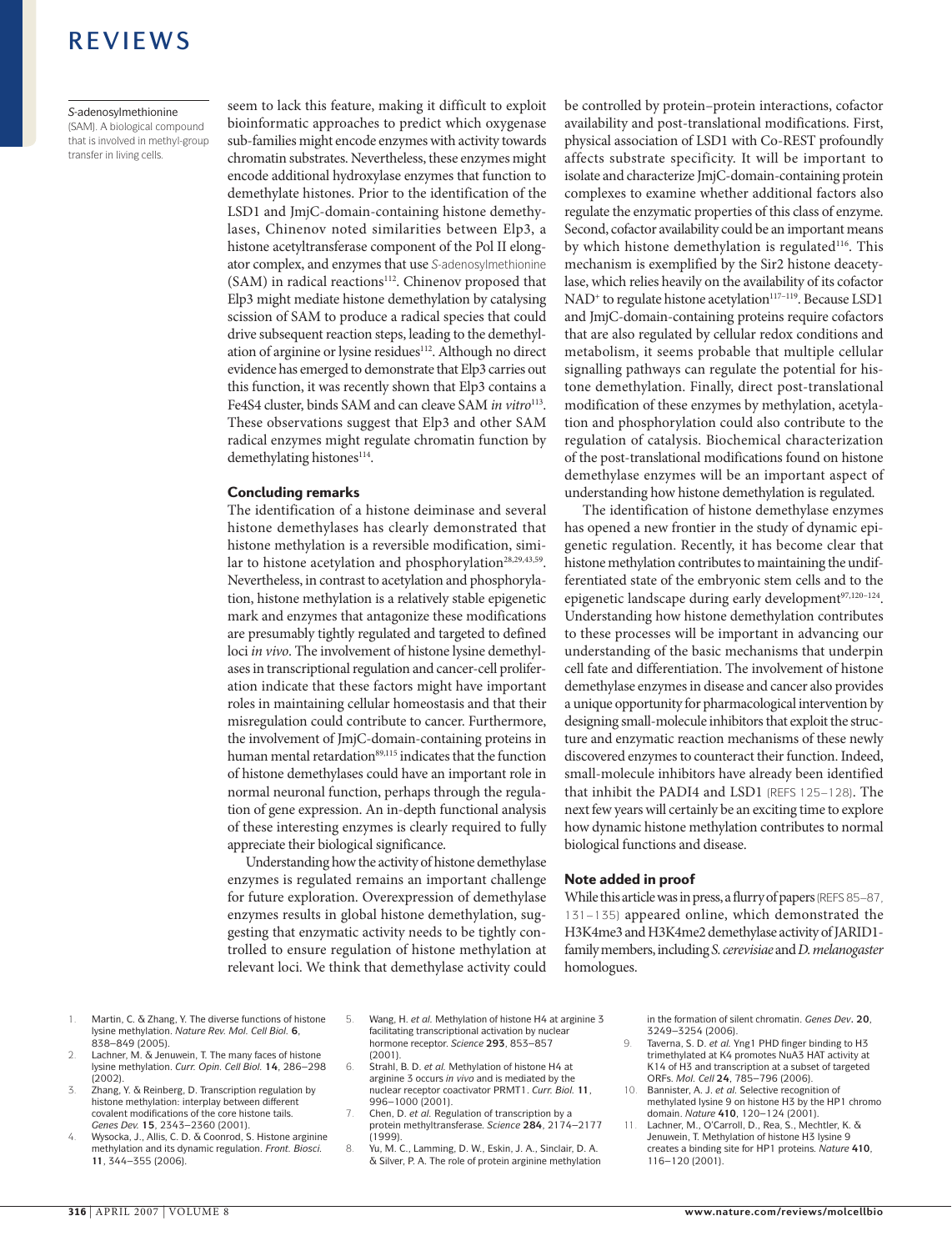- 12. Huang, Y., Fang, J., Bedford, M. T., Zhang, Y. & Xu, R. M. Recognition of histone H3 lysine-4 methylation by the double tudor domain of JMJD2A. *Science* **312**, 748–751 (2006).
- Kim, J. et al. Tudor, MBT and chromo domains gauge the degree of lysine methylation. *EMBO Rep.* **7**, 397–403 (2006).
- 14. Wysocka, J. *et al.* A PHD finger of NURF couples histone H3 lysine 4 trimethylation with chromatin remodelling. *Nature* **442**, 86–90 (2006).
- 15. Shi, X. *et al.* ING2 PHD domain links histone H3 lysine 4 methylation to active gene repression. *Nature* **442**, 96–99 (2006).
- 16. Shi, X. *et al.* Proteome-wide analysis in *S. cerevisiae* identifies several PHD fingers as novel direct and selective binding modules of histone H3 methylated at either lysine 4 or lysine 36. *J. Biol. Chem.* **282**, 2450–2455 (2006).
- 17. Xiao, B. *et al.* Structure and catalytic mechanism of the human histone methyltransferase SET7/9. *Nature* **421**, 652–656 (2003).
- 18. Byvoet, P., Shepherd, G. R., Hardin, J. M. & Noland, B. J. The distribution and turnover of labeled methyl groups in histone fractions of cultured mammalian cells. *Arch. Biochem. Biophys.* **148**, 558–567 (1972).
- 19. Duerre, J. A. & Lee, C. T. *In vivo* methylation and turnover of rat brain histones. *J. Neurochem.* **23**, 541–547 (1974).
- 20. Bannister, A. J. & Kouzarides, T. Reversing histone methylation. *Nature* **436**, 1103–1106 (2005).
- 21. Bannister, A. J., Schneider, R. & Kouzarides, T. Histone methylation: dynamic or static? *Cell* **109**, 801–806 (2002).
- 22. Ahmad, K. & Henikoff, S. The histone variant H3.3 marks active chromatin by replication-independent nucleosome assembly. *Mol. Cell* **9**, 1191–1200 (2002).
- 23. Allis, C. D., Bowen, J. K., Abraham, G. N., Glover, C. V. & Gorovsky, M. A. Proteolytic processing of histone H3 in chromatin: a physiologically regulated event in *Tetrahymena* micronuclei. *Cell* **20**, 55–64 (1980).
- 24. Saccani, S. & Natoli, G. Dynamic changes in histone H3 Lys 9 methylation occurring at tightly regulated inducible inflammatory genes. *Genes Dev.* **16**, 2219–2224 (2002).
- 25. Annunziato, A. T., Eason, M. B. & Perry, C. A. Relationship between methylation and acetylation of arginine-rich histones in cycling and arrested HeLa cells. *Biochemistry* **34**, 2916–2924 (1995).
- 26. Nakashima, K., Hagiwara, T. & Yamada, M. Nuclear localization of peptidylarginine deiminase V and histone deimination in granulocytes. *J. Biol. Chem.* **277**, 49562–49568 (2002).
- 27. Hagiwara, T., Nakashima, K., Hirano, H., Senshu, T. & Yamada, M. Deimination of arginine residues in nucleophosmin/B23 and histones in HL-60 granulocytes. *Biochem. Biophys. Res. Commun.* **290**, 979–983 (2002).
- 28. Cuthbert, G. L. *et al.* Histone deimination antagonizes arginine methylation. *Cell* **118**, 545–553 (2004).
- 29. Wang, Y. *et al.* Human PAD4 regulates histone arginine methylation levels via demethylimination. *Science* **306**, 279–283 (2004). **References 28 and 29 show that PADI4 can antagonize histone arginine methylation by converting methylarginine to citrulline.**
- 30. Kearney, P. L. *et al.* Kinetic characterization of protein arginine deiminase 4: a transcriptional corepressor implicated in the onset and progression of rheumatoid arthritis. *Biochemistry* **44**, 10570–10582 (2005).
- 31. Arita, K. *et al.* Structural basis for Ca2+-induced activation of human PAD4. *Nature Struct. Mol. Biol.* **11**, 777–783 (2004).
- 32. Lee, Y. H., Coonrod, S. A., Kraus, W. L., Jelinek, M. A. & Stallcup, M. R. Regulation of coactivator complex assembly and function by protein arginine methylation and demethylimination. *Proc. Natl Acad. Sci. USA* **102**, 3611–3616 (2005).
- 33. Kim, S., Benoiton, L. & Paik, W. K. ε-Alkyllysinase. Purification and properties of the enzyme. *J. Biol. Chem*. **239**, 3790–3796 (1964).
- Paik, W. K. & Kim, S. Enzymatic demethylation of calf thymus histones. *Biochem. Biophys. Res. Commun*. **51**, 781–788 (1973). **The first demonstration that an enzymatic activity exists in mammalian tissues that can actively demethylate calf thymus histones.**
- 35. Paik, W. K. & Kim, S. ε-alkyllysinase. New assay method, purification, and biological significance. *Arch. Biochem. Biophys*. **165**, 369–378 (1974).
- 36. Hakimi, M. A., Dong, Y., Lane, W. S., Speicher, D. W. & Shiekhattar, R. A candidate X-linked mental retardation gene is a component of a new family of histone deacetylase-containing complexes. *J. Biol. Chem.* **278**, 7234–7239 (2003).
- 37. Humphrey, G. W. *et al.* Stable histone deacetylase complexes distinguished by the presence of SANT domain proteins CoREST/kiaa0071 and Mta-L1. *J. Biol. Chem*. **276**, 6817–6824 (2001). **Co-REST-containing histone deacetylase complexes are shown to bind FAD and house the amineoxidase-domain-containing protein LSD1/ kiaa0601. The authors speculate that this domain**
- **might covalently modify chromatin.** 38. Lee, M. G. *et al.* Functional interplay between histone demethylase and deacetylase enzymes. *Mol. Cell Biol.* **26**, 6395–6402 (2006).
- 39. Lee, M. G., Wynder, C., Cooch, N. & Shiekhattar, R. An essential role for CoREST in nucleosomal histone 3 lysine 4 demethylation. *Nature* **437**, 432–435 (2005). **References 39 and 44 show that the interaction between LSD1 and Co-REST is important for nucleosomal demethylation.**
- 40. Shi, Y. *et al.* Coordinated histone modifications mediated by a CtBP co-repressor complex. *Nature* **422**, 735–738 (2003).
- 41. Tong, J. K., Hassig, C. A., Schnitzler, G. R., Kingston, R. E. & Schreiber, S. L. Chromatin deacetylation by an ATP-dependent nucleosome
- remodelling complex. *Nature* **395**, 917–921 (1998). 42. You, A., Tong, J. K., Grozinger, C. M. & Schreiber, S. L. CoREST is an integral component of the CoRESThuman histone deacetylase complex. *Proc. Natl Acad. Sci. USA* **98**, 1454–1458 (2001).
- 43. Shi, Y. *et al.* Histone demethylation mediated by the nuclear amine oxidase homolog LSD1. *Cell* **119**, 941–953 (2004). **The authors identify the first histone lysine**

**demethylase and demonstrate its role in transcriptional repression.**

- 44. Shi, Y. J. *et al.* Regulation of LSD1 histone demethylase activity by its associated factors. *Mol. Cell* **19**, 857–864 (2005).
- 45. Chen, Y. *et al.* Crystal structure of human histone lysine-specific demethylase 1 (LSD1). *Proc. Natl Acad. Sci. USA* **103**, 13956–13961 (2006). 46. Stavropoulos, P., Blobel, G. & Hoelz, A. Crystal
- structure and mechanism of human lysine-specific demethylase-1. *Nature Struct. Mol. Biol.* **13**, 626–632 (2006).
- Yang, M. et al. Structural basis for CoREST-dependent demethylation of nucleosomes by the human LSD1 histone demethylase. *Mol. Cell* **23**, 377–387 (2006). **References 45–47 report the crystal structure of LSD1, and reference 47 also reports on the crystal structure of LSD1–Co-REST, providing insight into the potential mechanisms for nucleosomal demethylation.**
- 48. Forneris, F., Binda, C., Vanoni, M. A., Battaglioli, E. & Mattevi, A. Human histone demethylase LSD1 reads the histone code. *J. Biol. Chem.* **280**, 41360–41365 (2005).
- 49. Ballas, N. *et al.* Regulation of neuronal traits by a novel transcriptional complex. *Neuron* **31**, 353–365 (2001).
- 50. Metzger, E. *et al.* LSD1 demethylates repressive histone marks to promote androgen-receptordependent transcription. *Nature* **437**, 436–439 (2005).
- 51. Yamane, K. *et al.* JHDM2A, a JmjC-containing H3K9 demethylase, facilitates transcription activation by androgen receptor. *Cell* **125**, 483–495 (2006). **Using an unbiased biochemical approach, a JmjC-domain-containing demethylase with specificity toward H3K9 was identified, verifying that the JmjC domain is a histone-demethylase signature motif.**
- Jarriault, S. & Greenwald, I. Suppressors of the egglaying defective phenotype of sel-12 presenilin mutants implicate the CoREST corepressor complex in LIN-12/Notch signaling in *C. elegans. Genes Dev.* **16**, 2713–2728 (2002).
- 53. Eimer, S., Lakowski, B., Donhauser, R. & Baumeister, R. Loss of spr-5 bypasses the requirement for the *C. elegans* presenilin sel-12 by derepressing hop-1. *EMBO J.* **21**, 5787–5796 (2002).
- 54. Dallman, J. E., Allopenna, J., Bassett, A., Travers, A. & Mandel, G. A conserved role but different partners for the transcriptional corepressor CoREST in fly and mammalian nervous system formation. *J. Neurosci*. **24**, 7186–7193 (2004).
- 55. Nicolas, E. *et al.* Fission yeast homologs of human histone h3 lysine 4 demethylase regulate a common set of genes with diverse functions. *J. Biol. Chem*. **281**, 35983–35988 (2006).
- 56. Trewick, S. C., Henshaw, T. F., Hausinger, R. P., Lindahl, T. & Sedgwick, B. Oxidative demethylation by *Escherichia coli* AlkB directly reverts DNA base
- damage. *Nature* **419**, 174–178 (2002). 57. Falnes, P. O., Johansen, R. F. & Seeberg, E. AlkB-mediated oxidative demethylation reverses DNA damage in *Escherichia coli. Nature* **419**, 178–182 (2002).
- 58. Trewick, S. C., McLaughlin, P. J. & Allshire, R. C. Methylation: lost in hydroxylation? *EMBO Rep*. **6**, 315–320 (2005).
	- **The authors propose that JmjC-domain-containing proteins might function as histone demethylases on the basis of the function of the fission yeast JmjCdomain protein Epe1 in regulating silent chromatin structure.**
- 59. Tsukada, Y. *et al.* Histone demethylation by a family of JmjC domain-containing proteins. *Nature* **439**, 811–816 (2006).

**The authors used a novel** *in vitro* **histone demethylase assay to biochemically purify and characterize the first JmjC-domain-containing histone demethylase enzyme. This study shows that the JmjC domain is a signature motif for histone demethylases.**

- 60. Klose, R. J., Kallin, E. M. & Zhang, Y. JmjC-domain-containing proteins and histone demethylation. *Nature Rev. Genet.* **7**, 715–727 (2006).
- 61. Gearhart, M. D., Corcoran, C. M., Wamstad, J. A. & Bardwell, V. J. Polycomb group and SCF ubiquitin ligases are found in a novel BCOR complex that is recruited to BCL6 targets. *Mol. Cell Biol.* **26**, 6880–6889 (2006).
- 62. Xiao, T. *et al.* Phosphorylation of RNA polymerase II CTD regulates H3 methylation in yeast. *Genes Dev*. **17**, 654–663 (2003).
- 63. Krogan, N. J. *et al.* Methylation of histone H3 by Set2 in *Saccharomyces cerevisiae* is linked to transcriptional elongation by RNA polymerase II. *Mol. Cell Biol.* **23**, 4207–4218 (2003).
- 64. Li, B., Howe, L., Anderson, S., Yates, J. R., 3rd & Workman, J. L. The Set2 histone methyltransferase functions through the phosphorylated carboxylterminal domain of RNA polymerase II. *J. Biol. Chem.* **278**, 8897–8903 (2003).
- Li, J., Moazed, D. & Gygi, S. P. Association of the histone methyltransferase Set2 with RNA polymerase II plays a role in transcription elongation. *J. Biol. Chem*. **277**, 49383–49388 (2002).
- 66. Schaft, D. *et al.* The histone 3 lysine 36 methyltransferase, SET2, is involved in transcriptional elongation. *Nucleic Acids Res.* **31**, 2475–2482  $(2003)$
- 67. Sun, X. J. *et al.* Identification and characterization of a novel human histone H3 lysine 36-specific methyltransferase. *J. Biol. Chem*. **280**, 35261–35271 (2005).
- 68. Keogh, M. C. *et al.* Cotranscriptional set2 methylation of histone H3 lysine 36 recruits a repressive Rpd3 complex. *Cell* **123**, 593–605 (2005).
- 69. Carrozza, M. J. *et al.* Histone H3 methylation by Set2 directs deacetylation of coding regions by Rpd3S to suppress spurious intragenic transcription. *Cell* **123**, 581–592 (2005).
- 70. Joshi, A. A. & Struhl, K. Eaf3 chromodomain interaction with methylated H3-K36 links histone deacetylation to Pol II elongation. *Mol. Cell* **20**, 971–978 (2005).
- 71. Li, H. *et al.* Molecular basis for site-specific read-out of histone H3K4me3 by the BPTF PHD finger of NURF. *Nature* **442**, 91–95 (2006).
- 72. Pena, P. V. *et al.* Molecular mechanism of histone H3K4me3 recognition by plant homeodomain of ING2. *Nature* **442**, 100–103 (2006).
- 73. Santos-Rosa, H. *et al.* Active genes are tri-methylated at K4 of histone H3. *Nature* **419**, 407–411 (2002).
- 74. Pokholok, D. K. *et al.* Genome-wide map of nucleosome acetylation and methylation in yeast. *Cell* **122**, 517–527 (2005).
- 75. Bannister, A. J. *et al.* Spatial distribution of di- and trimethyl lysine 36 of histone H3 at active genes. *J. Biol. Chem.* **280**, 17732–17736 (2005).
- 76. Lee, J. W., Choi, H. S., Gyuris, J., Brent, R. & Moore, D. D. Two classes of proteins dependent on either the presence or absence of thyroid hormone for interaction with the thyroid hormone receptor. *Mol. Endocrinol.* **9**, 243–254 (1995).